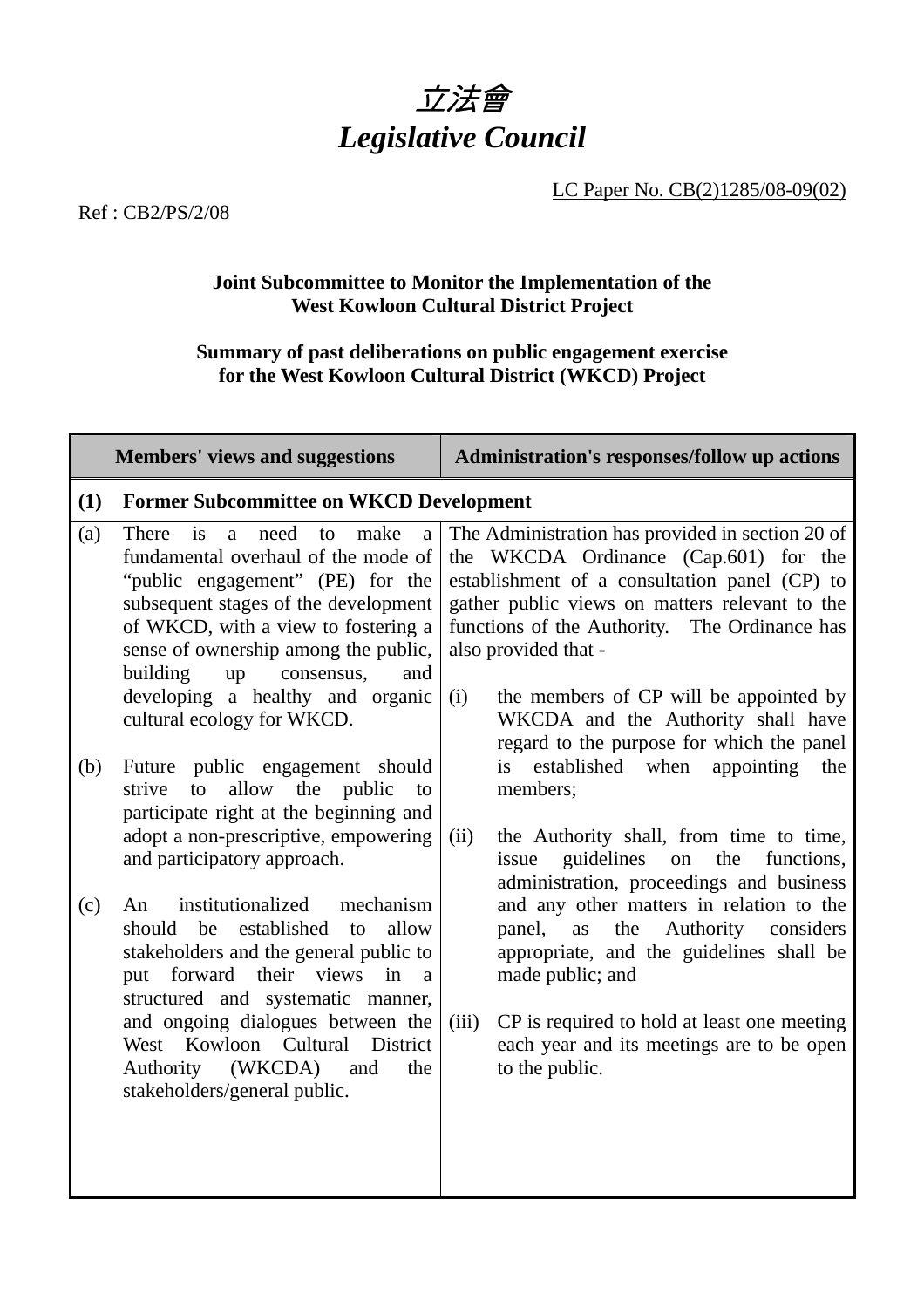|     |        | <b>Members' views and suggestions</b>                                                                                                                                                                                                                                                                                  | <b>Administration's responses/follow up actions</b> |
|-----|--------|------------------------------------------------------------------------------------------------------------------------------------------------------------------------------------------------------------------------------------------------------------------------------------------------------------------------|-----------------------------------------------------|
| (2) |        | <b>Bills Committee on WKCDA Bill</b>                                                                                                                                                                                                                                                                                   |                                                     |
| (a) |        | The provisions on public consultation<br>in the WKCDA Bill are too loosely<br>constructed. In effect, WKCDA is<br>almost entirely free to decide when<br>and how to consult.                                                                                                                                           |                                                     |
| (b) | that - | The Administration should provide in<br>the Bill for the establishment of a<br>standing CP so that the stakeholders<br>and the general public will<br>be<br>engaged in an ongoing and systematic<br>manner throughout the development<br>and operation of the WKCD project.<br>It should also be specified in the Bill |                                                     |
|     | (i)    | the function of CP is to provide<br>a platform for soliciting views<br>and building consensus among<br>experts, stakeholders and the<br>general public on major matters<br>relating<br>the<br>work<br>to<br>of<br>WKCDA;                                                                                               |                                                     |
|     | (ii)   | in appointing the members of<br>CP, WKCDA shall have regard<br>to the function of the panel, and<br>that the appointments should be<br>consistent with the principles of<br>transparency<br>and<br>equal<br>opportunity;                                                                                               |                                                     |
|     | (iii)  | WKCDA shall consult CP on<br>the guidelines in relation to the<br>functions and other matters of<br>the panel; and                                                                                                                                                                                                     |                                                     |
|     | (iv)   | WKCDA shall give reasons for<br>adopting<br>not<br>any<br>recommendations supported by<br>a majority of the members of<br>CP.                                                                                                                                                                                          |                                                     |